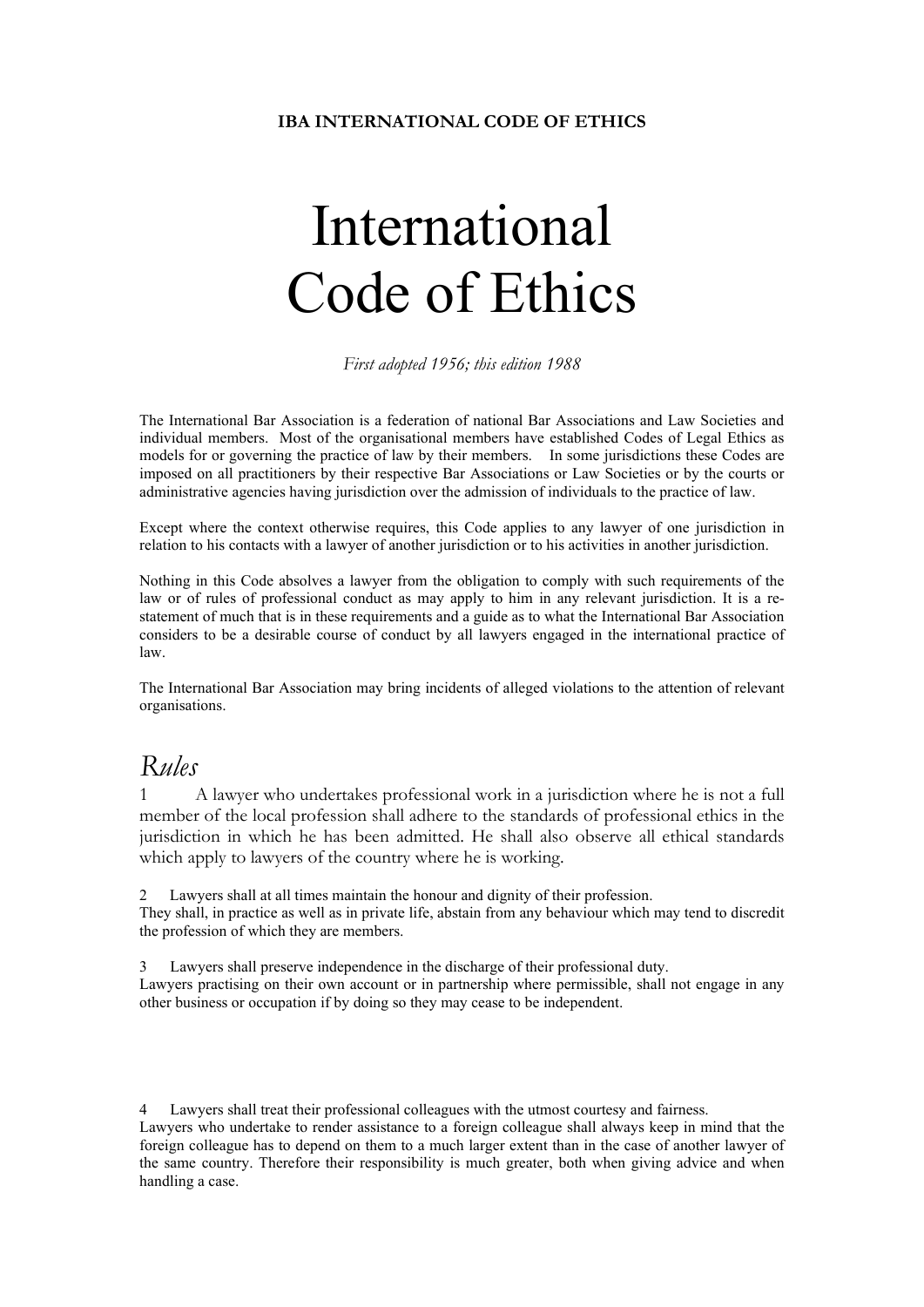For this reason it is improper for lawyers to accept a case unless they can handle it promptly and with due competence, without undue interference by the pressure of other work. To the fees in these cases Rule 19 applies.

5 Except where the law or custom of the country concerned otherwise requires, any oral or written communication between lawyers shall in principle be accorded a confidential character as far as the Court is concerned, unless certain promises or acknowledgements are made therein on behalf of a client.

6 Lawyers shall always maintain due respect towards the Court. Lawyers shall without fear defend the interests of their clients and without regard to any unpleasant consequences to themselves or to any other person.

Lawyers shall never knowingly give to the Court incorrect information or advice which is to their knowledge contrary to the law.

7 It shall be considered improper for lawyers to communicate about a particular case directly with any person whom they know to be represented in that case by another lawyer without the latter's consent.

8 A lawyer should not advertise or solicit business except to the extent and in the manner permitted by the rules of the jurisdiction to which that lawyer is subject. A lawyer should not advertise or solicit business in any country in which such advertising or soliciting is prohibited.

9 A lawyer should never consent to handle a case unless: (a) the client gives direct instructions, or, (b) the case is assigned by a competent body or forwarded by another lawyer, or (c) instructions are given in any other manner permissible under the relevant local rules or regulations.

10 Lawyers shall at all times give clients a candid opinion on any case.

They shall render assistance with scrupulous care and diligence. This applies also if they are assigned as counsel for an indigent person.

Lawyers shall at any time be free to refuse to handle a case, unless it is assigned by a com-petent body. Lawyers should only withdraw from a case during its course for good cause, and if possible in such a manner that the client's interests are not adversely affected.

The loyal defence of a client's case may never cause advocates to be other than perfectly candid, subject to any right or privilege to the contrary which clients choose them to exercise, or knowingly to go against the law.

11 Lawyers shall, when in the client's interest, endeavour to reach a solution by settlement out of court rather than start legal proceedings. Lawyers should never stir up litigation.

12 Lawyers should not acquire a financial interest in the subject matter of a case which they are conducting. Neither should they, directly or indirectly, acquire property about which litigation is pending before the Court in which they practice.

13 Lawyers should never represent conflict-ing interests in litigation. In non-litigation matters, lawyers should do so only after having disclosed all conflicts or possible conflicts of interest to all parties concerned and only with their consent. This Rule also applies to all lawyers in a firm.

14 Lawyers should never disclose, unless lawfully ordered to do so by the Court or as required by Statute, what has been communi-cated to them in their capacity as lawyers even after they have ceased to be the client's counsel. This duty extends to their partners, to junior lawyers assisting them and to their employees.

15 In pecuniary matters lawyers shall be most punctual and diligent.

They should never mingle funds of others with their own and they should at all times be able to refund money they hold for others.

They shall not retain money they receive for their clients for longer than is absolutely necessary.